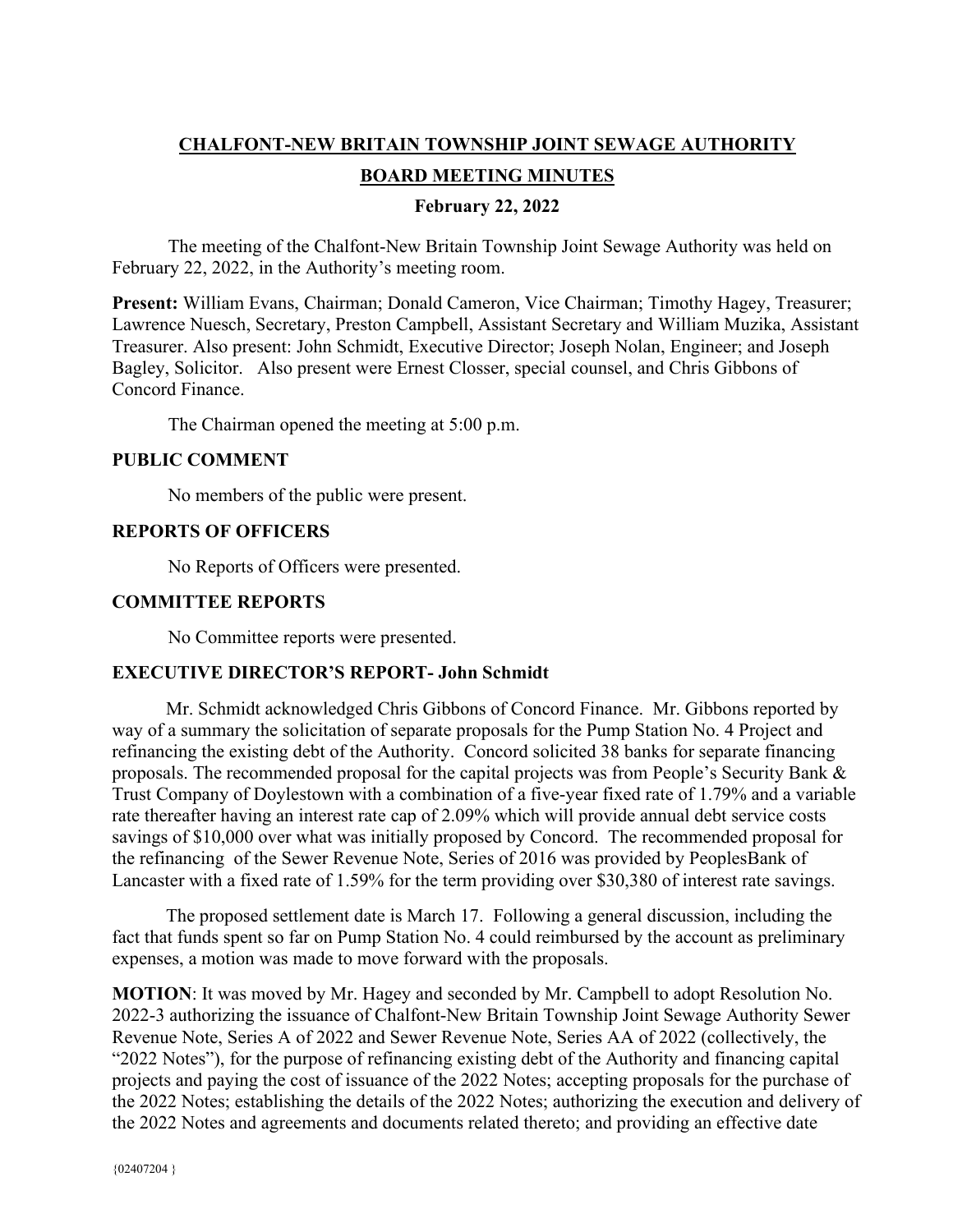along with the blank in the Resolution distributed to the Board filled in as Series A Peoples Security Bank & Trust Company and the blank for Series AA completed as PeoplesBank. The Motion was unanimously adopted.

 The Chairman and the Secretary thereafter executed financing documents. Mr. Closser and Mr. Gibbons left the meeting.

 Mr. Schmidt next reported upon the sewer backups of September 1-2. The Board recessed into executive session at approximately 5:23 PM to discuss potential litigation and attorney-client privileged matters. The Board returned to its regular session at approximately 5:38 PM.

**MOTION**: It was moved by Mr. Hagey and seconded by Mr. Cameron to reimburse Mr. Gabriel of 107 Brittany Drive consistent with the Executive Director's recommendation in exchange for a release. The Motion was unanimously adopted.

 Mr. Schmidt next presented a sewage capacity form completed and forwarded by New Britain Township for a proposed 70-unit apartment building at 409 W. Butler Avenue.

**MOTION:** It was moved by Mr. Hagey and seconded by Mr. Nuesch to approve the Sewage Capacity Approval Form for 409 West Butler Avenue. The Motion was unanimously adopted.

 Mr. Schmidt next reported upon the progress of acquiring easements for the Pump Station No. 4 Project. The Board moved into executive session to consider the purchase of real property and to discuss agency business which if discussed in public would violate a lawful privilege at approximately 5:43 PM. The Board returned to its regular session at approximately 5:43 PM.

**MOTION:** It was moved by Mr. Hagey and seconded by Mr. Campbell to authorize Mr. Schmidt to attempt to settle with certain property owners of land proposed for easement acquisition in accordance with Mr. Schmidt's recommendations. The Motion was unanimously adopted.

 Mr. Schmidt asked about revisions to the February minutes. It was suggested that the order of the presentation of plaques to former Board members be revised and the titles ascribed to Mr. Campbell and Mr. Muzika be revised.

 Mr. Schmidt next reported on the request of EPWPCOA to contribute to its scholarship fund to encourage youth to enter the study of science or environmental fields.

**MOTION:** It was moved by Mr. Hagey and seconded by Mr. Cameron to contribute \$1000 to the EPWPCOA Scholarship Fund to encourage the study of science and environmental science and expand the field of potential future operators for treatment plants. The Motion was unanimously adopted.

Mr. Schmidt recognized that employee Tim Kulp has been serving the Authority for 35 years as of this week.

Mr. Schmidt reminded the Board about PMAA training on March 24. He also reminded the Board that Mike Stoller of Mantis Innovation will be appearing at the March 22 Board meeting and Ethics Training will take place at the March 8 meeting.